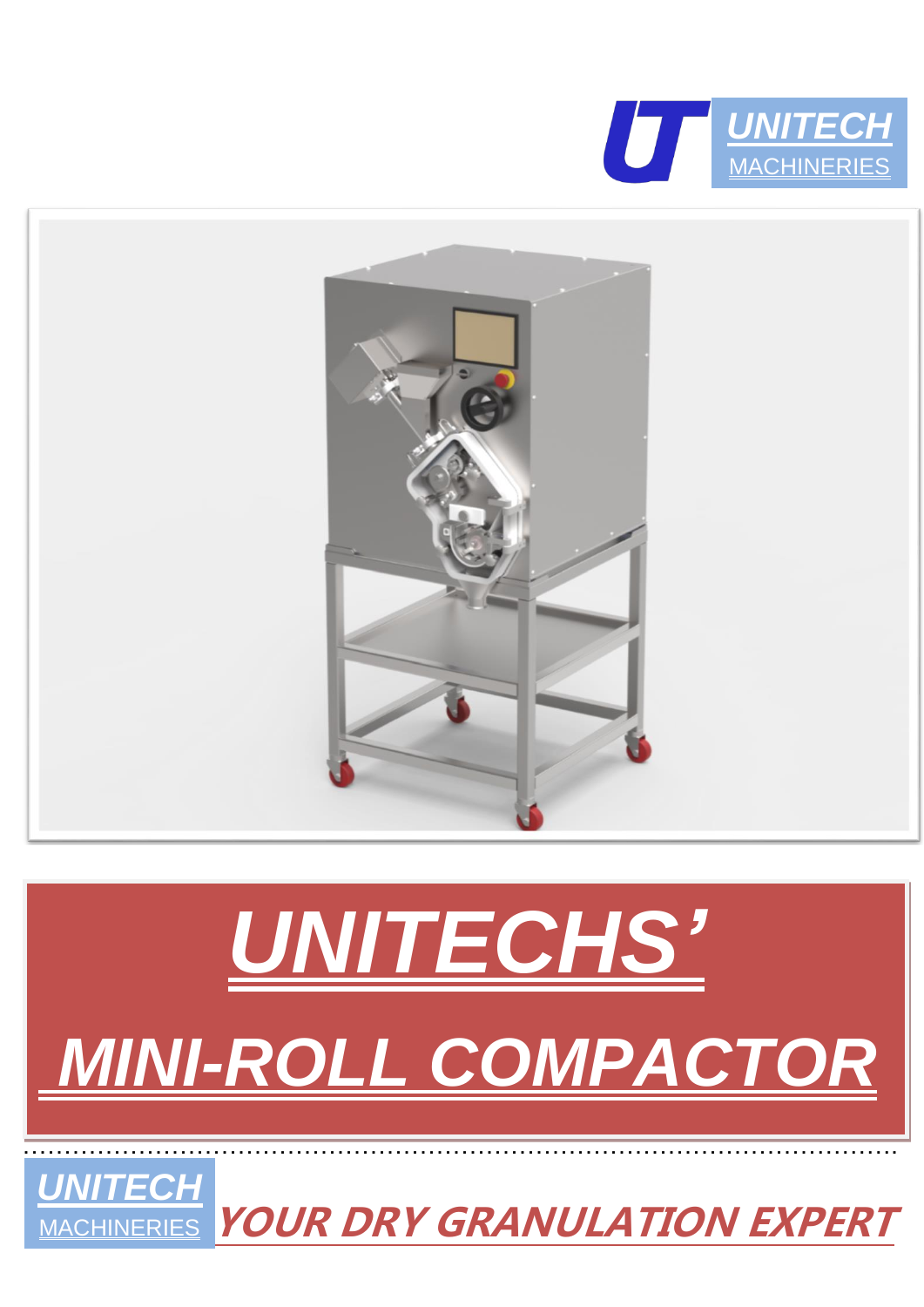

#### • **TECHNOLOGICAL BENEFITS**

- o New feeding system guarantees a constant powder feed per batch.
- o Validated force and gap measurement.
- o Constant product quality and properties
- o Reduced parts for rapid changeover and cleaning procedures.
- o Convenient placement within the laboratory.
- o Easy scale-up to production batches.
- o Ideal for pharmaceutical, food and chemical laboratories.

#### ➢**UTILITY**

- o **Electrical Power 230 VAC, 50 Hz, 1 Phase+N+E**
- o **Power consumption 2 Kw**
- o **Charging height :- 1390mm**
- o **Discharging height : 710mm**
- o **Dimension :- 700 L x 830 W x 1590 H**